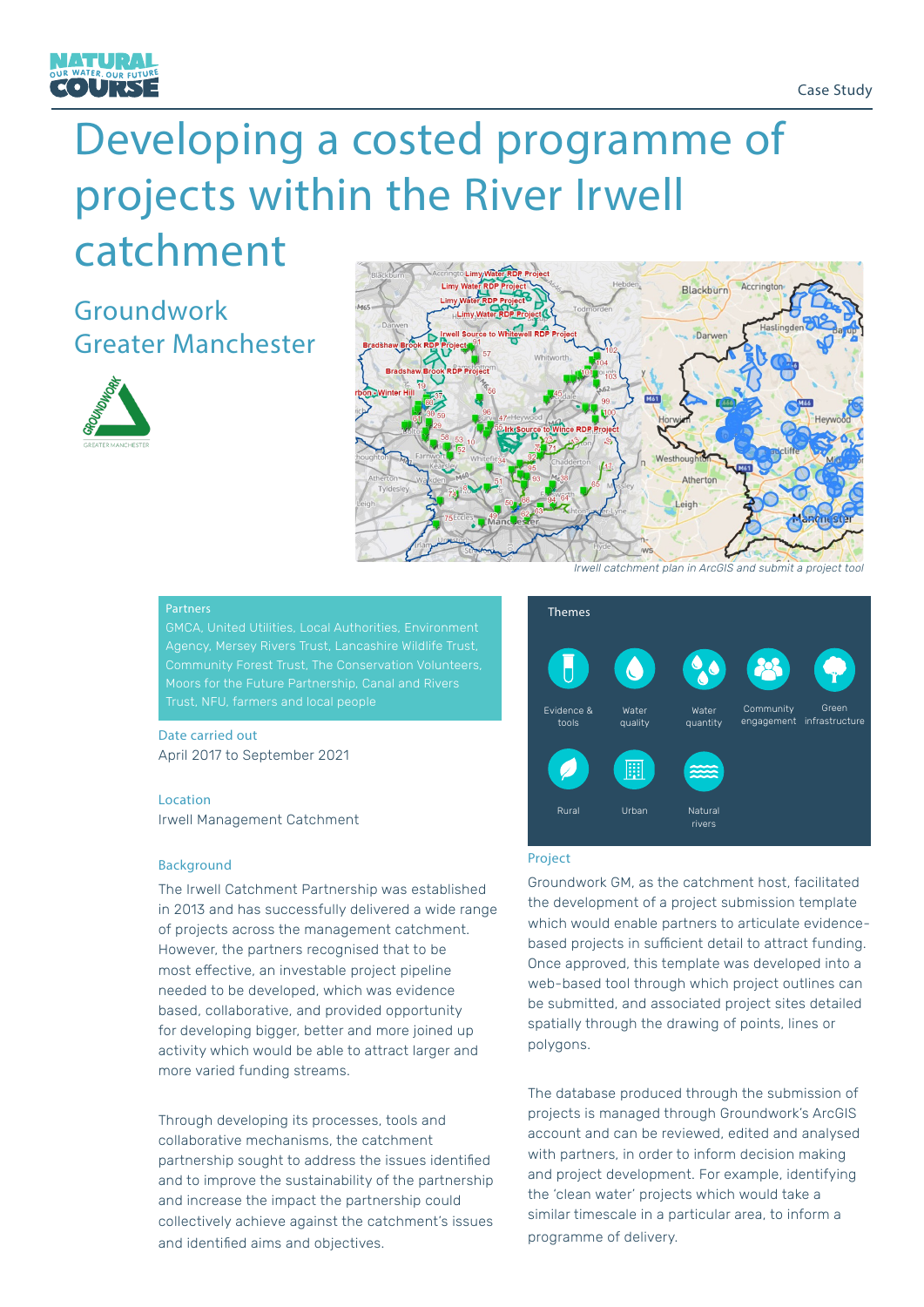



## Project (continued)

Regular liaison with partners took place throughout the project, via established or evolving working groups and catchment meetings, in order to review available evidence and activity, and better understand partners' ambitions within the catchment.

Opportunities for collaborative delivery at scale were identified. A structure of working groups was developed to facilitate these discussions, enabling partners with more local interests to engage at a meaningful scale. The structure includes thematic groups (such as Non-Native Invasive Species, barriers and fisheries) and geographic groups (such as the Croal, Manchester Ship Canal, Irk and other groups).

In recognition of partners' capacity, current priorities and activities, not all working groups are currently live. Involvement in working groups is self-selecting and each group decides on its own meeting structure. Live Action Plans have been developed for several working groups, which reflect and will deliver against the aims and objectives of the catchment partnership plan; the Action Plans will enable working groups to report back to the catchment partnership on progress within the current year to September 2022.

Through this project, the catchment partnership has been able to identify over 100 costed actions which will continue to be developed and added to via the partnership's collaborative work, and as funding becomes available for development, feasibility or options appraisal work.

The 'Submit a Project' Tool showing project submission template

Additional activity is developing further evidencebased projects within the Irwell, some of which have been or will be adopted by the catchment partnership and taken forward to delivery.

This includes:

- The River Roch Environmental Enhancements study (funded by the Environment Agency) and Our Rivers Our City (supported by the EU's Horizon 2020 Research & Innovation Programme through the Grow Green project) which articulate programmes of multi-benefit projects in the Roch, Irk and Medlock valleys.
- The Natural Course Project 'Bringing the River Irk to Life' delivered a costed programme of delivery focused on Water Framework Directive improvements, which will complement more locally driven projects derived through liaison with local stakeholders within the Irwell catchment plan, and Natural Course actions focused on Bradshaw Brook within the Croal have also helped to develop potential projects for delivery.
	- Pipeline development activity spring boarding from the partnership members' current projects and activities, for example: Catchment Phosphorous Management, DEFRA Tests and Trials, Catchment Monitoring and Third Party Data, Peatland Restoration, Trees for Climate.